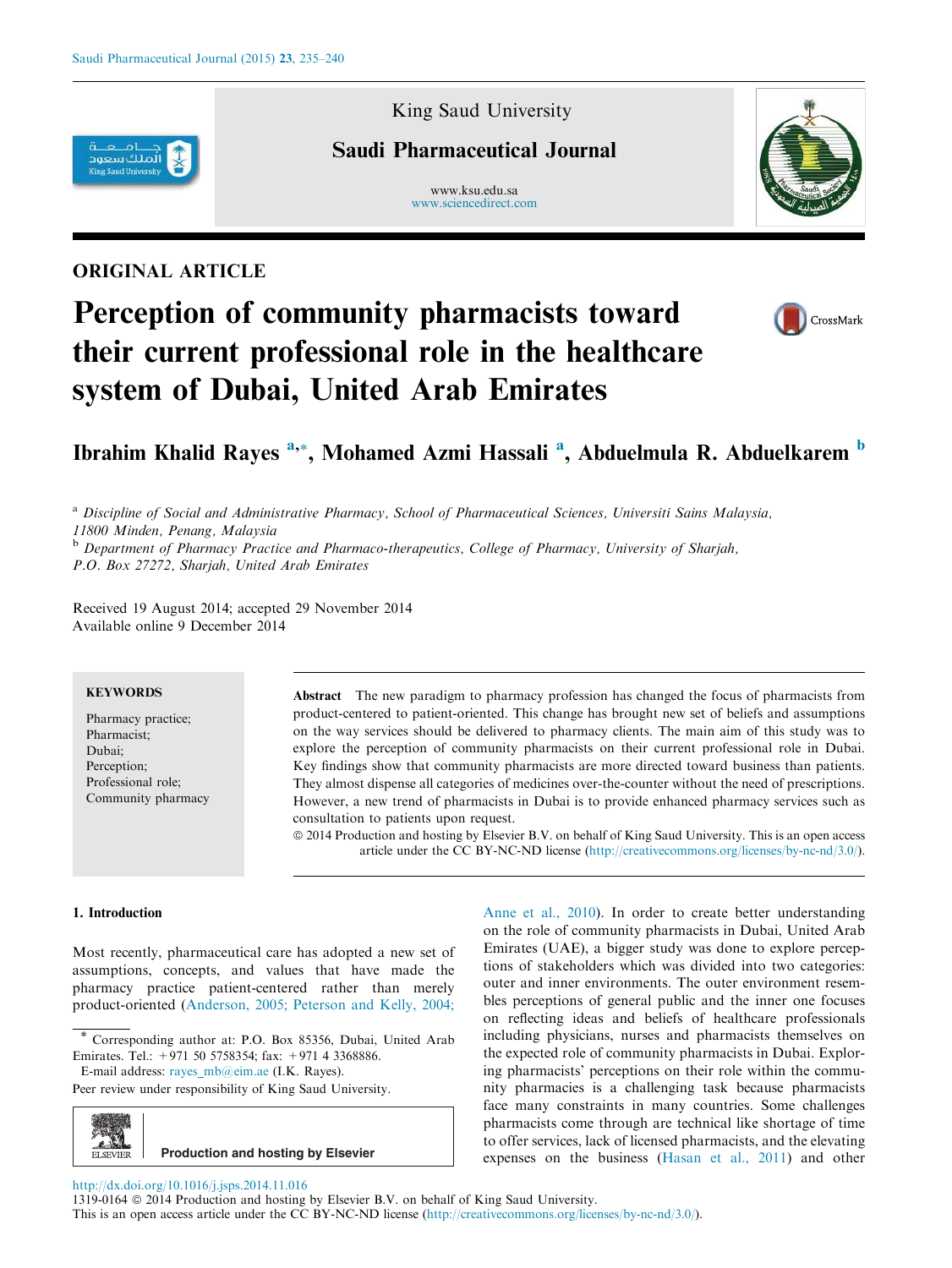challenges are personality traits related to patient care like lack of confidence, fear of new responsibility, paralysis in the face of ambiguity, need for physician's approval, and risk aversion (Rosenthal et al., 2010; Austin et al., 2007; Shuck and Phillips, 1999). The aim of this study was to utilize a part of the results collected through a nation-wide survey to explore the perception of community pharmacists toward their current professional role in Dubai's healthcare system.

# 2. Material and methods

A questionnaire was developed depending on 3 bases: the qualitative part of the same study, extensive literature review, and a survey of Australia's community pharmacists (Berbatis, 2002). The questionnaire had five sections which included demographic information, information about the pharmacy, interaction with physicians, pharmacists' current professional role, and barriers to enhanced pharmacy services. Each interlinked section of the questionnaire included a set of statements for which the participants were asked to respond. There were questions which required choosing among different choices by checking the box beside the chosen answer. By doing so, the answer is considered 'yes' and by leaving the box unchecked, the answer is considered 'no'. To indicate the level of agreement, a 5-point Likert scale using the options "strongly disagree", "disagree", "not sure", "agree", and ''strongly agree'' was used in question 17 of the questionnaire and a 5-point Likert scale using options ''most of the time'', "often", "sometimes", "very rarely", "never" was used in question 18. (Interested readers might obtain a copy of the questionnaire from the corresponding author.) There are many examples in the literature to support the use of a five-choice scale. The questionnaire was pre-tested and modified as appropriate before use.

The primary version of the questionnaire consisting of 38 items was viewed by experts in the same area. They were asked to assess the questionnaire by providing their overall opinion and by listing the questions in order according to its relevance and importance. Statements with more relevance and importance were highlighted. To assess face validity of the questionnaire, thirty participants were randomly approached for a pilot study. In addition, these participants were asked to express their views on the significance, wrathfulness, and simplicity of each question and to identify which questions they would point out to be removed so to make the questionnaire precise and brief. In addition to this, the participants were also welcomed to suggest comments on the questions whether they are understandable or not. Most of them suggested simplifying the questions. The reliability test was applied on all the variables comprising all domains. The reliability of the tool was estimated on the basis of Cronbach's Alpha ( $= 0.76$ ).

This study population consisted community pharmacists operating in the city of Dubai. Sample size was calculated using an electronic sample size calculator namely 'Raosoft' with a confidence interval of 95% and a margin of error of 5% (Raosoft, 2014). A sample size of 225 was calculated by referring to the total number of licensed pharmacists working in Dubai which was 540 in 2013 (DSC, 2013). By adding 25% drop-out rate, the sample size has increased to 281. Questionnaires were distributed by hand to 281 community pharmacists working in Dubai. Data were obtained through visiting community pharmacies in DHA control area and the pharmacists working full time in the pharmacies who agreed to participate were given 2 choices; either to answer the questionnaire and handle it on the spot or handle it later on. Pharmacists who chose the second option were visited 1 week later to collect the completed questionnaires.

Survey was conducted over a period of 3 months from December 1, 2013 till February 22, 2014. Prior to each participated community pharmacy's visit, pharmacists were informed about the survey's nature, objectives, and way of administration and a verbal consent was given to them before execution of the study took place.

Questionnaires were filled and collected. Results were exported to the Statistical Package for the Social Sciences  $(SPSS^{\circledast})$ , version 20.0 to test and analyze the data collected (SPSS, 2014).

Non-parametric statistical analysis and appropriate descriptive statistics for the demographic data (mean and standard deviation for age) were performed. Frequency and descriptive analysis were done on the demographic information that was collected including age, gender, nationality, country of initial qualification, and pharmacist's highest qualification. Chi-square test was used to test the significance of association between the independent variables (demographic information) and the dependent variables (barriers to optimized pharmacy services). Statistical significance was accepted at P value of  $\leq 0.05$ .

# 3. Results

During a period of three months, 281 questionnaires were distributed and 198 questionnaires were filled and returned giving a response rate of 70.46%. By reducing the added drop-out ratio and depending of the actual sample size of 225 questionnaires, the actual response rate was 88%.

#### 3.1. Demographic characteristics of respondents

Demographic characteristics of the respondents are detailed in Table 1. Mean age of the respondents was 34.5 years and the  $SD = 9.59$  years. Among the respondents, 67.7% ( $n = 134$ ) were men and 32.3% ( $n = 64$ ) were women. The highest percentage of respondents' age bracket was in 31–40 years old  $(42.4\%, n = 84)$  followed by 41–50 years old range  $(27.3\%,$  $n = 54$ ). Almost three quarters of the community pharmacists participated came from India  $(73.7\%), n = 146$ ) with Indian qualification in pharmacy (71.7%,  $n = 142$ ).

## 3.2. Interaction with physicians

This section of the questionnaire was sub-divided into 2 parts: the first is concerned with community pharmacists' prescribing manners in their pharmacies without the need of prescription orders by physicians, and the second is the way a pharmacist react with he/she needs clarification about one of the prescriptions from a physician. Table 2 describes the categories of medicines and remedies community pharmacists in Dubai prescribe without referring to prescriptions. Among the results, the highest prescribed items by pharmacists are vitamins (89.9%,  $n = 178$ ) followed by cough remedies (84.8%,  $n = 168$ ) and NSAIDs (72.7%,  $n = 144$ ).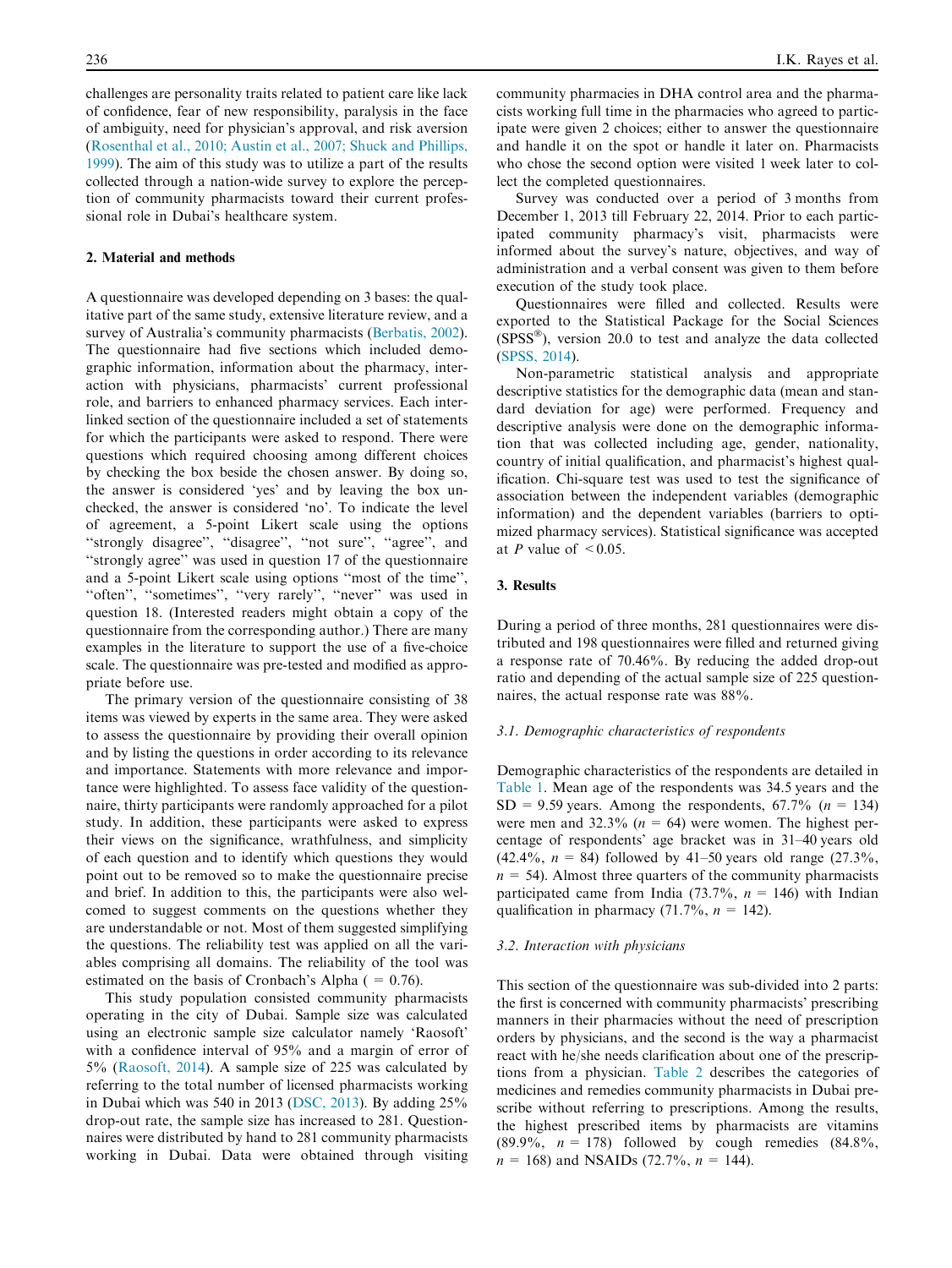| Community pharmacists' demographic characteristics.<br>Table 1 |                                      |                    |  |  |  |  |  |
|----------------------------------------------------------------|--------------------------------------|--------------------|--|--|--|--|--|
| Variable                                                       | Frequency                            | Percentage $(\% )$ |  |  |  |  |  |
|                                                                | Age (mean $\pm$ SD, 34.5 $\pm$ 9.59) |                    |  |  |  |  |  |
| $21 - 30$                                                      | 36                                   | 18.2               |  |  |  |  |  |
| $31 - 40$                                                      | 84                                   | 42.4               |  |  |  |  |  |
| $41 - 50$                                                      | 54                                   | 27.3               |  |  |  |  |  |
| $51 - 60$                                                      | 20                                   | 10.1               |  |  |  |  |  |
| $61 +$                                                         | $\overline{4}$                       | 2                  |  |  |  |  |  |
| Gender                                                         |                                      |                    |  |  |  |  |  |
| Male                                                           | 134                                  | 67.7               |  |  |  |  |  |
| Female                                                         | 64                                   | 32.3               |  |  |  |  |  |
| Nationality                                                    |                                      |                    |  |  |  |  |  |
| Indian                                                         | 146                                  | 73.7               |  |  |  |  |  |
| Pakistani                                                      | 14                                   | 71                 |  |  |  |  |  |

| Pakistani                | 14             | 7.1            |
|--------------------------|----------------|----------------|
| Egyptian                 | 18             | 9.1            |
| Syrian                   | 8              | $\overline{4}$ |
| Pilipino                 | $\overline{c}$ | 1              |
| Palestinian              | $\overline{c}$ | $\mathbf{1}$   |
| American                 | $\overline{c}$ | $\mathbf{1}$   |
| Jordanian                | $\overline{c}$ | $\mathbf{1}$   |
| Sudanese                 | $\overline{c}$ | $\mathbf{1}$   |
| Iraqi                    | $\overline{2}$ | $\mathbf{1}$   |
| Country of qualification |                |                |
| India                    | 142            | 71.7           |
| <b>UAE</b>               | 12             | 6.1            |
| Syria                    | $\overline{4}$ | $\overline{2}$ |
| Pakistan                 | 14             | 7.1            |
| Turkey                   | $\overline{2}$ | 1              |
| Egypt                    | 14             | 7.1            |
| Philippines              | $\mathfrak{2}$ | 1              |
| Jordan                   | $\overline{4}$ | $\sqrt{2}$     |
| Sudan                    | $\overline{c}$ | $\mathbf{1}$   |
| Iraq                     | $\overline{2}$ | $\mathbf{1}$   |
| Highest qualification    |                |                |
| Diploma                  | 34             | 17.2           |
| B. Pharm.                | 144            | 72.7           |
| M. Pharm.                | 12             | 6.1            |
| Pharm. D                 | 8              | $\overline{4}$ |

| Table 2 |  |  |  | Items prescribed by pharmacists. |
|---------|--|--|--|----------------------------------|
|---------|--|--|--|----------------------------------|

| Frequency | Percentage $(\% )$                                     |
|-----------|--------------------------------------------------------|
| 178       | 89.9                                                   |
| 144       | 72.7                                                   |
| 56        | 28.3                                                   |
| 78        | 39.4                                                   |
| 140       | 70.7                                                   |
| 30        | 15.2                                                   |
| 168       | 84.8                                                   |
| 142       | 71.7                                                   |
| 138       | 69.7                                                   |
| 110       | 55.6                                                   |
| 26        | 13.1                                                   |
| 16        | 8.1                                                    |
|           | $\cdots$<br><b>Contract Contract Contract Contract</b> |

 $NSAIDs = Non-steroidal anti-inflammatory drugs.$ 

Almost all the participants directly approached physicians in cases of any clarifications about medicines listed in prescriptions or any possible drug–drug interaction (91.9%,

| Table 3 | Physicians' contact method. |  |  |
|---------|-----------------------------|--|--|
|---------|-----------------------------|--|--|

| Variable            | Frequency | Percentage $(\% )$ |  |
|---------------------|-----------|--------------------|--|
| Direct phone call   | 182       | 91.9               |  |
| Call the nurse      | 10        | 5.1                |  |
| Reject prescription |           |                    |  |

 $n = 182$ ). Table 3 explains the ways community pharmacists in Dubai contact physicians in cases of clarification.

# 3.3. Pharmacists' current professional role

Information related to the current scenario of pharmacists' professional role was extracted from the forth part of the questionnaire which was sub-divided into 3 correlated sections:

- Information sources used in pharmacy, average time spent with consumers, and the way the pharmacist perceive him/herself.
- Enhanced pharmacy services offered to pharmacy clients.
- $\bullet$  And ordinary services offered to pharmacy clients.

The first section of this part of the questionnaire is detailed in Table 4. The most used reference in community pharmacies in Dubai is the British National Formulary (BNF) as 72.7%  $(n = 144)$  opens it at least once every week. The second reference source is surfing through the internet (52.5%,  $n = 104$ ). Almost half of the respondents (49.5%,  $n = 98$ ) spend an average of 3–5 min with patients for explanation and consultation and only 36.4% ( $n = 72$ ) spend longer time (5–10 min) with patients. Interestingly, about half of the respondents (48.5%,  $n = 96$ ) consider themselves chemists and 35.4% ( $n = 70$ ) perceive themselves pharmacologists.

Table 4 (a) Pharmacists' current professional role.

| Variable                                                | Frequencya | Percentage $(\% )$ |  |  |  |  |  |  |
|---------------------------------------------------------|------------|--------------------|--|--|--|--|--|--|
| Information sources used in pharmacy                    |            |                    |  |  |  |  |  |  |
| <b>BNF</b>                                              | 144        | 72.7               |  |  |  |  |  |  |
| CD ROM's (e.g. MIMS)                                    | 14         | 7.1                |  |  |  |  |  |  |
| Martindale                                              | 18         | 9.1                |  |  |  |  |  |  |
| MIMS or other guides                                    | 68         | 34.3               |  |  |  |  |  |  |
| Pharm. data base                                        | 14         | 7.1                |  |  |  |  |  |  |
| Web-based info.                                         | 104        | 52.5               |  |  |  |  |  |  |
| Average time spent with patients <sup>a</sup>           |            |                    |  |  |  |  |  |  |
| Not sure                                                | 4          | $\overline{2}$     |  |  |  |  |  |  |
| Less than 1 min                                         | $\theta$   | $\theta$           |  |  |  |  |  |  |
| $1-3$ min                                               | 18         | 9.1                |  |  |  |  |  |  |
| $3-5$ min                                               | 98         | 49.5               |  |  |  |  |  |  |
| $5-10$ min                                              | 72         | 36.4               |  |  |  |  |  |  |
| More than 10 min                                        | 6          | 3                  |  |  |  |  |  |  |
| Pharmacists' self perception of their professional role |            |                    |  |  |  |  |  |  |
| Chemist                                                 | 96         | 48.5               |  |  |  |  |  |  |
| Doctor                                                  | 40         | 20.2               |  |  |  |  |  |  |
| Manager                                                 | 28         | 14.1               |  |  |  |  |  |  |
| Pharmacologist                                          | 70         | 35.4               |  |  |  |  |  |  |
| Sales person                                            | 26         | 13.1               |  |  |  |  |  |  |

<sup>a</sup> The respondents had to choose one answer out of the 6 choices in this question.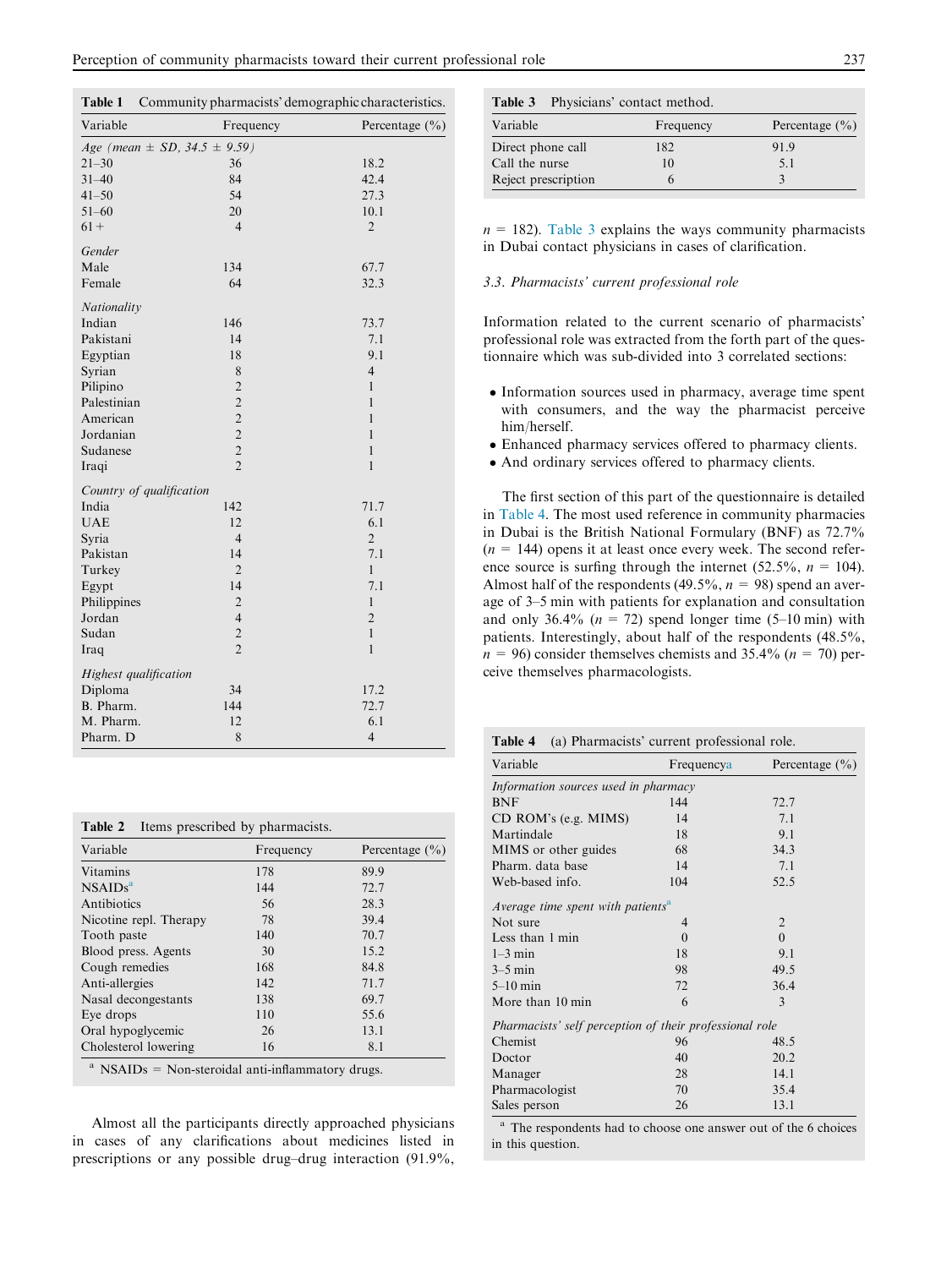Table 5 (b) Pharmacists' current professional role.

| Variable                   | Frequency | Percentage $(\% )$ |  |
|----------------------------|-----------|--------------------|--|
| Enhanced pharmacy services |           |                    |  |
| Diet plans                 | 116       | 58.6               |  |
| Drug level monitoring      | 20        | 10.1               |  |
| Herbal medicines           | 96        | 48.5               |  |
| Hyperlipidaemia            | 26        | 13.1               |  |
| Hypertension               | 40        | 20.2               |  |
| Nutritional suppl.         | 134       | 67.7               |  |
| Osteoporosis               | 22        | 11.1               |  |
| Pediatric care             | 44        | 22.2               |  |
| Skin care                  | 98        | 49.5               |  |
| Smoking cessation          | 86        | 43.4               |  |
| Weight reduction           | 96        | 48.5               |  |
| Wound care                 | 92        | 46.5               |  |

The second section of this part of the questionnaire is detailed in Table 5. When respondents were asked about the extra services that they offer to their consumers above and over the traditional practice of pharmacy,  $67.7\%$  ( $n = 134$ ) answered that they consult patients on the use of nutritional supplements,  $58.6\%$  ( $n = 116$ ) consult patients on different choices of diet plans, and 49.5% ( $n = 98$ ) answer questions about skin care.

The third section of this part of the questionnaire explains the services community pharmacists offer their patients upon walking into their pharmacies (Table 6). Majority of the respondents (63.6%,  $n = 126$ ) welcome patients and listen to their comments regularly. The value was found statistically significant with respect to gender, nationality, and country of qualification respectively ( $p = 0.022$ , 0.014, 0.001). Among the respondents,  $56.6\%$  ( $n = 112$ ) listen to patients' signs and symptoms most of the time, and  $37.3\%$  ( $n = 54$ ) often do so. The value was found statistically significant with respect to gender, nationality, country of qualification, and highest qualification respectively  $(p = 0.001, 0.001, 0.001, 0.006)$ . More than half of the respondents (61.6%,  $n = 122$ ) dispense

proper medication to proper patients depending on their age, income level, and orientation most of the times, whereas 22.2% ( $n = 44$ ) often do so. The value was found statistically highly significant with respect to nationality and country of qualification respectively ( $p = 0.001$ , 0.001). Less than half of the respondents (46.5%,  $n = 92$ ) ask patients specific questions and their medical histories most of the times, whereas 21.2% ( $n = 42$ ) often do the same thing and 13.1% ( $n = 26$ ) never do it. The value was found statistically significant with respect to nationality, country of qualification, and highest qualification respectively ( $p = 0.005$ , 0.017, 0.011). About 41.4% ( $n = 82$ ) of the respondents almost never change the items written in prescriptions with different trade names, whereas about a quarter (23.2%,  $n = 46$ ) often do the same thing. However, 19.2% ( $n = 38$ ) of the respondents always change the trade names written by physicians. The value was found statistically significant with respect to gender, country of qualification, and highest qualification respectively  $(p = 0.021, 0.033, 0.001)$ . More than half of the respondents  $(55.6\%), n = 110$  explain instructions of medications' use including frequency, precautions, and possible side, and contact physicians in cases of clarification and possible drug–drug interaction (52.5%, n-104).

#### 4. Discussion

Dispensing prescription-only medicines without prescription is a common problem in many developing countries (Zargarzadeh et al., 2008; Kagashe et al., 2011; Wilbur et al., 2010), where self-medication is a common trend by consumers (Balbuena et al., 2009; Al-Ramahi, 2013; Abdelmoneim et al., 2008) and patients often prefer to visit pharmacists first without visiting physicians. The findings of this study is consistent with the above research papers as it is reported that community pharmacists in Dubai sometimes have a practice of initiating drug-therapy in the pharmacy and not prescribed by physician.

Nevertheless, the interaction between pharmacists and physicians in Dubai is proliferating but it seems to be limited to

Table 6 (c) Pharmacists' current professional role.

|                | S. no. Responses <sup>a</sup> |  |                            |                 | $P$ value <sup>b</sup> |  |               |       |                                                                                                                                  |       |
|----------------|-------------------------------|--|----------------------------|-----------------|------------------------|--|---------------|-------|----------------------------------------------------------------------------------------------------------------------------------|-------|
|                |                               |  |                            |                 |                        |  |               |       | MOT $n (\%)$ O $n (\%)$ ST $n (\%)$ VR $n (\%)$ N $n (\%)$ Age Gender Nationality Country of qualification Highest qualification |       |
|                | 126(63.6)                     |  | $48(24.2)$ 18 (9.1)        | $\sim$          | 6(3)                   |  | $0.725$ 0.022 | 0.014 | 0.001                                                                                                                            | 0.279 |
| 2              | 112(56.6)                     |  | $54(27.3)$ 24 (12.1) 2 [1] |                 | 6(3)                   |  | 0.323 0.001   | 0.001 | 0.001                                                                                                                            | 0.006 |
| 3              | 122(61.6)                     |  | 44 (22.2) 20 (10.1) 2 [1]  |                 | $10(5.1)$ 0.102 0.161  |  |               | 0.001 | 0.001                                                                                                                            | 0.257 |
| $\overline{4}$ | 92(46.5)                      |  | $42(21.2)$ 38 (19.2)       | <b>Contract</b> | 26 (13.1) 0.053 0.244  |  |               | 0.005 | 0.017                                                                                                                            | 0.011 |
| 5 <sup>5</sup> | 82(41.4)                      |  | 46 (23.2) 28 (14.1) 4 [2]  |                 | 38 (19.2) 0.318 0.021  |  |               | 0.137 | 0.033                                                                                                                            | 0.001 |
| 6              | 110(55.6)                     |  | $60(30.3)$ 20 $(10.1)$     | $2 \, 11$       | 6(3)                   |  | $0.073$ 0.001 | 0.049 | 0.007                                                                                                                            | 0.001 |
| 7              | 104(52.5)                     |  | 48 (24.2) 32 (16.2)        | 6 (3)           | 8(4)                   |  | 0.238 0.007   | 0.681 | 0.005                                                                                                                            | 0.001 |

 $MOT =$  most of the time,  $O =$  often,  $ST =$  sometimes,  $VR =$  very rarely,  $N =$  never.

 $1 = I$  welcome every patient and listen to their comments (if any).

 $2 = I$  listen to patients' signs and symptoms in cases of minor illness.

3 = I dispense proper medication to proper patients depending on their age, income level, and orientation.

 $4 = I$  ask every patient specific questions about their medical history.

 $5 = I$  fill-up prescription orders using the same trade names mentioned.

 $6 = I$  explain instructions of medications' use including frequency, precautions, and possible side.

 $7 = I$  contact doctors in cases of clarification and/or possible drug-drug interaction.

<sup>a</sup> Responses included all respondents.

<sup>b</sup> Chi Square.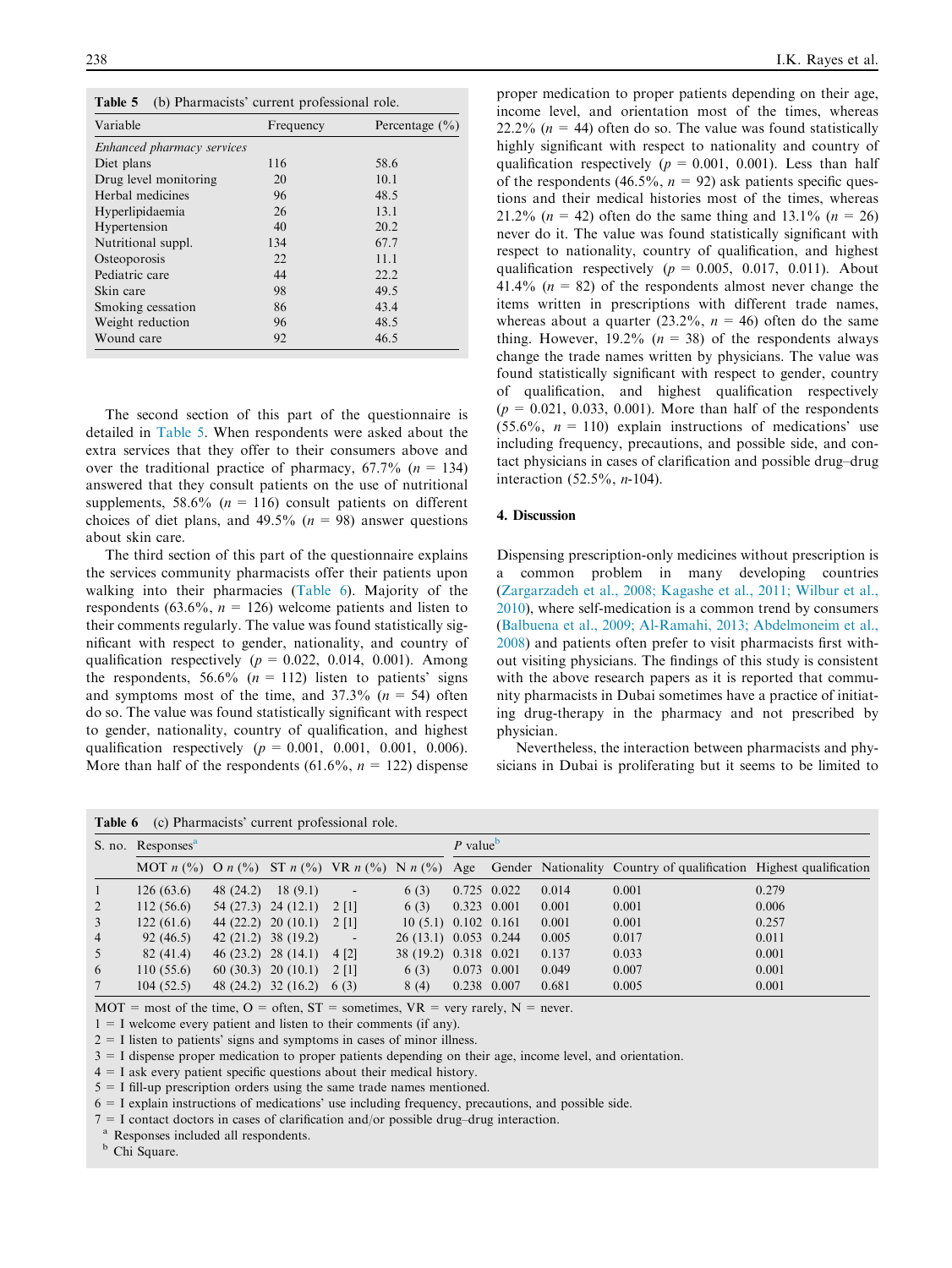phone calls related to clarifications about prescription's hand writing clarity or possible drug–drug interaction. The finding is harmonious with many studies which reported that physicians accept the extended role of community pharmacists but still not knowing what to exactly expect from pharmacists (McDonough and Doucette, 2000; Brock and Doucette, 2004; Edmunds and Calnan, 2001).

In the context of developing countries, community pharmacists are urged to provide greater contribution toward primary healthcare system (Smith, 2004). According to the findings of this study, 49.5% ( $n = 98$ ) of the pharmacists screened are spending an approximate of 3–5 min with each patient and 36.4% ( $n = 72$ ) are spending 5–10 min for thorough explanation, consultation, and claims online approval for patients holding medical insurance. The finding is similar to researches done on the same issue where patients in Canada were willing to be receptive to about 2 min of clinical interaction when asking for an over-the-counter (OTC) product for the first time by name (Tsuyuki et al., 2012) and patients in Germany were spending 30 s to 5 min with pharmacists (Berger et al., 2005).

Pharmacists in Dubai are perceiving themselves chemists  $(48.5\%, n = 96)$  and pharmacologists  $(35.4\%, n = 70)$  so that healthcare professionals concerned with dispensing medicines ignoring the important management part as only 14.1%  $(n = 28)$  of the respondents perceived themselves managers and 13.1% ( $n = 26$ ) saw that they have some sales responsibilities. The findings of this study are analogous with similar study where community pharmacists used the word 'dispensing' or dispensing-related terms to describe their professional role (Rosenthal et al., 2011).

The new trend of community pharmacists in Dubai is providing extra pharmacy services. According to this study, community pharmacists provide services like educating patients on the use of nutritional supplements (67.7%,  $n = 134$ ), suitable diet plans (58.6%,  $n = 116$ ), skin care (49.5%,  $n = 98$ ), herbal medicines (48.5%,  $n = 96$ ), and weight reduction methods (48.5%,  $n = 96$ ). Similar findings were gathered from a study that was done in rural community pharmacies in Western Australia where patients were more keen to ask pharmacists questions related to issues above and over the traditional dispensing role of pharmacists (Wibowo et al., 2010).

The decision to choose one particular pharmacy by patients depends on many factors such as pharmacy location, friendly staff, fast and quality service, and appearance of a pharmacy (Merks et al., 2014). Similar outcomes were shown in the neighbor state 'Qatar', where the location of a pharmacy, provision of a good range of products and services, convenient pharmacy opening hours, and pharmacist's professional knowledge were considered primary choice factors (El Hajj et al., 2011). These findings were persistent with results extracted from this study. Pharmacists in Dubai were found keen in taking care of their patients in a good way to ensure retaining them for long time (Table 6).

# 5. Study limitations

This study only included full-time and licensed community pharmacists operating within the boundaries of Dubai. Exclusion of part-timers and trainee pharmacists might be a study limitation. Moreover, study results cannot be generalized to the whole country as it was restricted to the city of Dubai.

## 6. Conclusion

In conclusion, the main finding of this study is that community pharmacists in Dubai are still following the traditional dispensing style of the profession. They are to large extent business-oriented because they almost dispense all categories of medicines without prescriptions. Nevertheless, newer generation of licensed pharmacists is keener in providing enhanced pharmacy services to their patients upon request.

#### Disclaimer

The views expressed in the submitted article are of our own and not an official position of the institutions we belong to.

# Funding Information

This study was supported by a research grant from Universiti Sains Malaysia.

## Ethical Approval

Institutional ethics committee approvals were obtained from Universiti Sains Malaysia's Ethics Committee in Malaysia and Ajman University of Science and Technology's Ethics Committee in the United Arab Emirates.

## References

- Abdelmoneim, A., Al-Rabiy, S., Abahussain, E., 2008. Self-medication practices among diabetic patients in Kuwait. Med. Prin. Pract. 17, 315–320.
- Al-Ramahi, R., 2013. Patterns and attitudes of self-medication practices and possible role of community pharmacists in Palestine. Int. J. Clin. Pharmacol. Therapeut. 51, 562–567.
- Anderson, S., 2005. Making Medicine: A Brief History of Pharmacy and Pharmaceuticals. Pharmaceutical Press London, London, UK.
- Anne, N., Chantal, L., Olivier, B., 2010. Medication reviews led by community pharmacists in Switzerland: a qualitative survey to evaluate barriers and facilitators. Pharm. Pract. 8, 35–42.
- Austin, Z., Gregory, P., Martin, J., 2007. Negotiation of interprofessional culture shock: the experiences of pharmacists who become physicians. J. Interprofes. Care 21, 83–93.
- Balbuena, F., Aranda, A., Figueras, A., 2009. Self-medication in older urban mexicans: an observational, descriptive, cross-sectional study. Drugs Aging 26, 51–60.
- Berbatis, C., 2002. Survey of Australia's community pharmacists 2002. In: Curtin University of Technology Western Australia (Ed.). Australia.
- Berger, K., Eickhoff, C., Schulz, M., 2005. Counselling quality in community pharmacies: implementation of the pseudo customer methodology in Germany. J. Clin. Pharm. Therapeut. 30, 45–57.
- Brock, A., Doucette, R., 2004. Collaborative working relationship between pharmacists and physician: an exploratory study. J. Am. Pharmacist Assoc. 44, 358–365.
- DSC, 2013. Statistical Year Book 2013 <http://dsc.gov.ae/EN/Publications/Pages/PublicationsList.aspx?Publicatio $nId = 1 & \text{Year} = 2013 > \text{(accessed } 12.07.14).$
- Edmunds, J., Calnan, M., 2001. The reprofessionalisation of community pharmacy? An exploration of attitudes to extended roles for community pharmacists amongst pharmacists and General Practioners in the United Kingdom. Soc. Sci. Med. 53, 943–955.